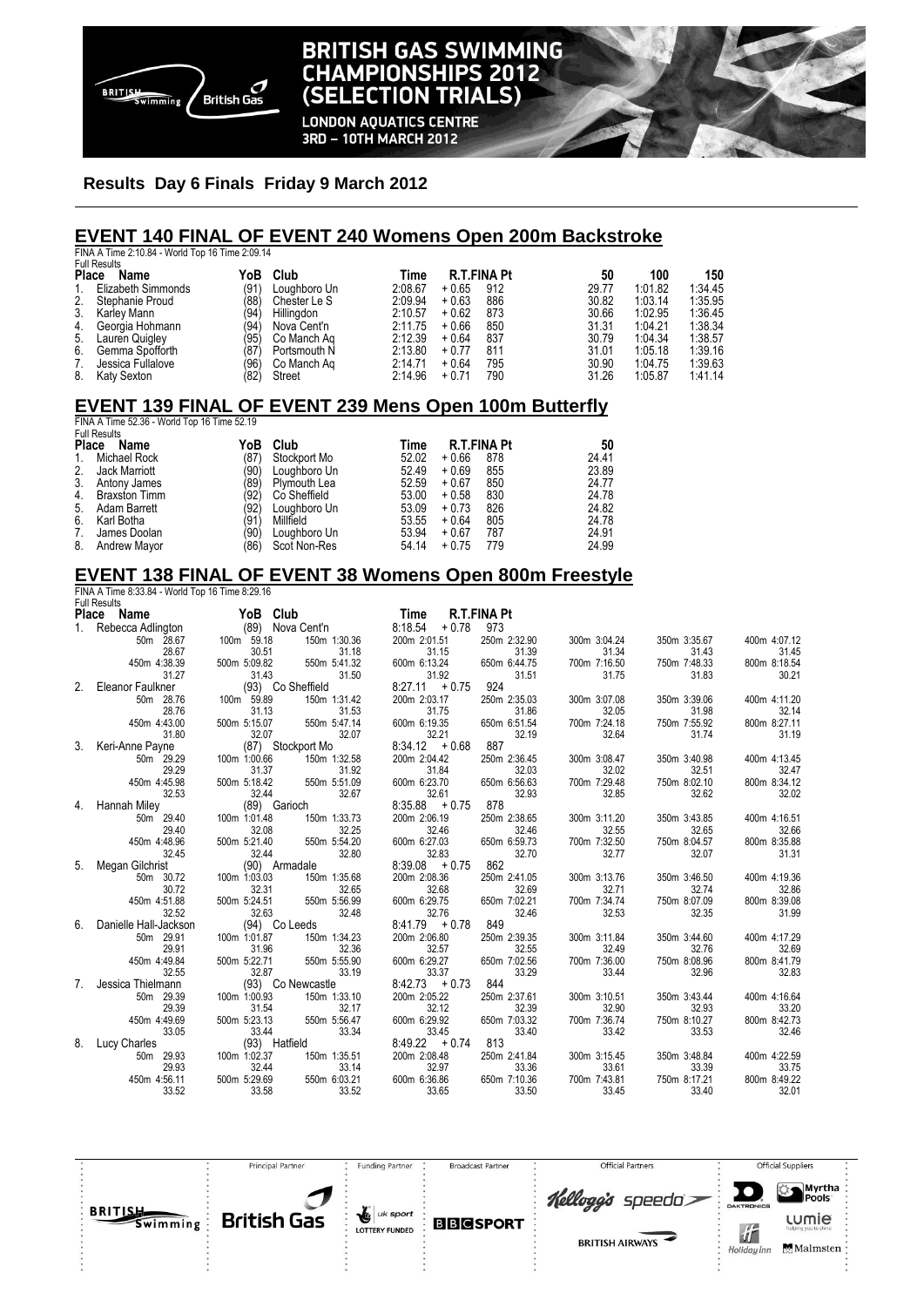

# **BRITISH GAS SWIMMING CHAMPIONSHIPS 2012** (SELECTION TRIALS)

**LONDON AQUATICS CENTRE** 3RD - 10TH MARCH 2012

### **Results Day 6 Finals Friday 9 March 2012**

### **EVENT 137 FINAL OF EVENT 237 Mens Open 50m Freestyle**

|                      | FINA A Time 22.11 - World Top 16 Time 22.09 |      |            |                            |         |     |  |  |  |
|----------------------|---------------------------------------------|------|------------|----------------------------|---------|-----|--|--|--|
|                      | <b>Full Results</b>                         |      |            |                            |         |     |  |  |  |
| Place<br>YoB<br>Name |                                             |      | Club       | <b>R.T.FINA Pt</b><br>Time |         |     |  |  |  |
| 1.                   | Adam Brown                                  | (89) | Hatfield   | 22.48                      | $+0.68$ | 804 |  |  |  |
|                      | 2. Craig Gibbons                            | (85) | Maxwell    | 22.56                      | $+0.71$ | 796 |  |  |  |
| 3.                   | Simon Burnett                               | (83) | Windsor    | 22.59                      | $+0.63$ | 793 |  |  |  |
| 4.                   | Robert Iddiols                              | (89) | Windsor    | 22.91                      | $+0.57$ | 760 |  |  |  |
| 5.                   | Kane Haggett                                | (92) | Derventio  | 22.92                      | $+0.71$ | 759 |  |  |  |
| 6.                   | James Disney-May                            | (92) | Millfield  | 22.96                      | $+0.67$ | 755 |  |  |  |
| 6.                   | Owen Morgan                                 | (84) | Woking     | 22.96                      | $+0.64$ | 755 |  |  |  |
| 8.                   | Zachary Hayden                              | (87) | <b>USA</b> | 23.01                      | $+0.52$ | 750 |  |  |  |
|                      |                                             |      |            |                            |         |     |  |  |  |

# **EVENT 244 SEMI FINAL OF EVENT 44 Womens Open 50m Freestyle**  Full Results

| Place<br>Name |                     | YoB  | Club         | Time  | <b>R.T.FINA Pt</b> |     |  |
|---------------|---------------------|------|--------------|-------|--------------------|-----|--|
| 1.            | Francesca Halsall   | (90) | Loughboro Un | 24.63 | $+0.72$            | 894 |  |
|               | Amy Smith           | (87) | Loughboro Un | 25.05 | $+0.69$            | 850 |  |
| $\frac{2}{3}$ | Emma Wilkins        | (91) | Loughboro Un | 25.73 | $+0.73$            | 784 |  |
| 4.            | Sophie Smith        | (94) | Co Leicester | 25.83 | $+0.68$            | 775 |  |
| 5.            | Jessica Lloyd       | (95) | Co Manch Ag  | 25.86 | $+0.72$            | 772 |  |
| 6.            | Georgina Heyn       | (84) | Ealing       | 25.99 | $+0.76$            | 761 |  |
| 7.            | Rebecca Turner      | (92) | Co Sheffield | 26.13 | $+0.69$            | 748 |  |
| 8.            | Hannah McCarthy     | (93) | Cheltenham   | 26.14 | $+0.69$            | 748 |  |
| 9.            | Hannah Keen         | '86) | Hastings     | 26.20 | $+0.73$            | 743 |  |
| 10.           | Rebecca Guy         | (92) | Co Manch Aq  | 26.28 | $+0.74$            | 736 |  |
| 11.           | Jessica Sylvester   | '87) | Nova Cent'n  | 26.33 | $+0.70$            | 732 |  |
|               | 12. Emma Saunders   | (94) | Co Manch Aq  | 26.40 | $+0.69$            | 726 |  |
|               | 13. Sian Harkin     | (94) | Plymouth Lea | 26.42 | $+0.68$            | 724 |  |
| 14.           | Mai Alland          | (93) | Crawley      | 26.47 | $+0.68$            | 720 |  |
|               | 15. Laura Whitaker  | (91) | Co Sheffield | 26.66 | $+0.62$            | 705 |  |
|               | 16. Grace Vertigans | '96) | Plymouth Lea | 26.73 | $+0.63$            | 699 |  |

## **EVENT 146 FINAL OF EVENT 46 Womens MC 100m Breaststroke**

|    | Multi-Disability by British Disability Points |      |                  |      |           |         |                     |       |
|----|-----------------------------------------------|------|------------------|------|-----------|---------|---------------------|-------|
|    | Place Name                                    | YoB  | Club             | Cat. | Time      |         | <b>R.T.BDPoints</b> | 50    |
| 1. | Amberley Hoar                                 | (93) | Portsmouth N     | 14   | 1:23.21   | $+0.79$ | 940                 | 38.78 |
| 2. | Nicole Lough                                  | (95) | South Tyne       | 14   | 1:23.79   | $+0.84$ | 921                 | 39.28 |
| 3. | Harriet Lee                                   | (91) | Co Peterboro     |      | 9 1:21.15 | $+0.69$ | 852                 | 37.97 |
| 4. | Natalie Massey                                | (89) | Aquabears        | 14   | 1:26.34   | $+0.74$ | 842                 | 39.62 |
| 5. | Charlotte Henshaw                             | (87) | Nova Cent'n      |      | 6 1:42.85 | $+0.80$ | 801                 | 47.00 |
| 6. | Louise Watkin                                 | '92) | Co Salford       |      | 9 1:22.92 | $+0.71$ | 799                 | 39.48 |
| 7. | Elizabeth Johnson                             | '85) | <b>Bath Univ</b> |      | 6 1:43.32 | $+0.82$ | 790                 | 48.38 |
| 8. | Claire Cashmore                               | 88)  | Co Leeds         |      | 8 1:24.04 | $+0.64$ | 787                 | 39.55 |

### **EVENT 147 FINAL OF EVENT 47 Mens MC 100m Breaststroke**

|             | Multi-Disability by British Disability Points |      |                    |      |            |         |                     |       |
|-------------|-----------------------------------------------|------|--------------------|------|------------|---------|---------------------|-------|
|             | Place Name                                    | YoB  | Club               | Cat. | Time       |         | <b>R.T.BDPoints</b> | 50    |
| $1_{\cdot}$ | Sascha Kindred                                | 77)  | Leominster         |      | 1:23.73    | $+0.83$ | 932                 | 39.26 |
| 2.          | Thomas Young                                  | (91) | Co Manch Ag        |      | 1:25.59    | $+0.91$ | 873                 | 39.54 |
| 3.          | Scott Quin                                    | '90) | Warrender Ba       |      | 14 1:11.82 | $+0.69$ | 791                 | 33.43 |
| 4.          | Daniel Pepper                                 | (89) | Stockport Mo       |      | 14 1:12.01 | $+0.68$ | 785                 | 32.81 |
| 5.          | David Ellis                                   | (86) | Co Manch Ag        | 13   | 1:10.50    | $+0.73$ | 770                 | 32.59 |
| 6.          | James O'Shea                                  | 78)  | <b>Barnet Copt</b> |      | 5 1:40.15  | $+0.50$ | 763                 | 44.77 |
| 7.          | Jack Bridge                                   | (94) | Preston            | 9    | 1:12.25    | $+0.72$ | 761                 | 33.50 |
| 8.          | Nicholas Boylan                               | (84  | Co Liverpool       |      | 14 1:15.51 | $+0.70$ | 681                 | 34.97 |